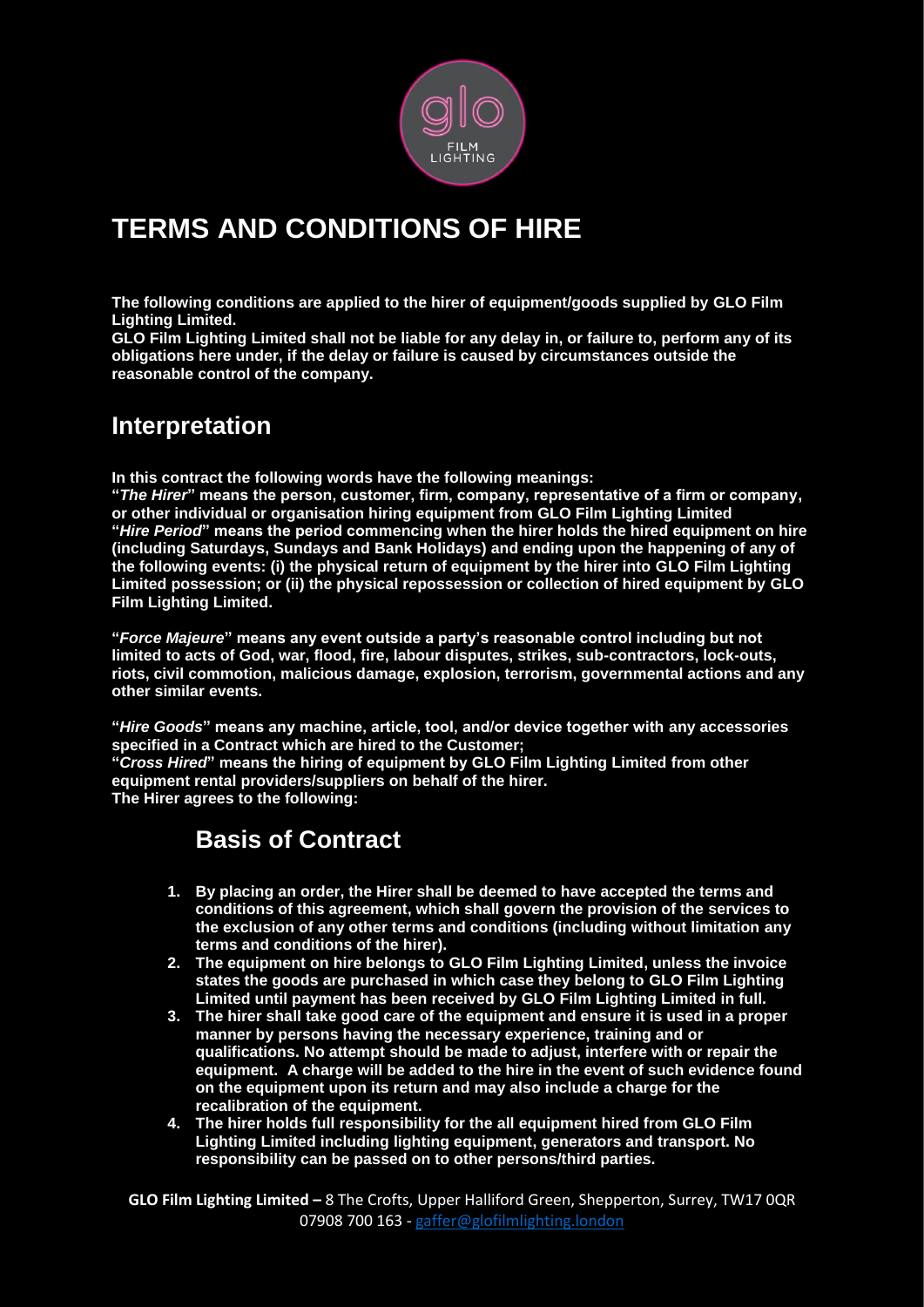

- **5. The amount of any deposit, rental and/or charges for any services shall be as quoted to the hirer or otherwise as shown in GLO Film Lighting Limited current price list from time to time. Where a deposit is required for the hire goods it must be paid in advance of the hirer hiring the hire goods. GLO Film Lighting Limited may also require an initial payment on account of the rental in advance of the hirer hiring the hire goods.**
- **6. The hirer is to pay the rental, charges for any services, monies for any products and/or any other sums payable under the contract to GLO Film Lighting Limited at the time period of 30 days unless agreed otherwise prior to engagement of hire. GLO Film Lighting Limited prices are, unless otherwise stated, exclusive of any applicable VAT for which the hirer will be additionally liable.**
- **7. Payments by the hirer on time and in accordance with the contract are an essential condition of the contract. Payment will not be deemed complete until GLO Film Lighting Limited has received either cash or cleared funds in respect of the full amount outstanding.**
- **8. If the hirer fails to make any payment in full on the due date GLO Film Lighting Limited may charge the hirer interest on the amount unpaid at the daily rate of 8.5% per annuum, this shall be charged daily until payment is made in full. Additional admin charges costs maybe applicable also.**
- **9. If the hirer fails to make payment in full on the due date without consulting GLO Film Lighting Limited, we reserve the right to remove any discount originally given at time of quote.**
- **10. The hirer shall pay all sums due to GLO Film Lighting Limited under this contract without any set-off, deduction, counterclaim and/or any other withholding of monies.**
- **11. GLO Film Lighting Limited may set a reasonable credit limit for the hirer. GLO Film Lighting Limited reserves the right to terminate or suspend the contract for hire of the hire goods and/or the provision of services if allowing it to continue would result in the hirer exceeding its credit limit or the credit limit is already exceeded.**
- **12. The hirer will pay GLO Film Lighting Limited an extra charge for each day the equipment is retained after the agreed date, which will not end until the equipment has been returned back to Go Film Lighting Limited.**

## **Delivery, Collection and Services**

- **13. The hirer will notify GLO Film Lighting Limited as soon as possible if the equipment needs to be kept for a longer period than originally agreed; in such circumstances the extended period of equipment hire cannot be guaranteed and is dependent on availability and approval by GLO Film Lighting Limited.**
- **14. The hirer will notify GLO Film Lighting Limited immediately if any damage is caused to the equipment.**
- **15. The hire period will not be terminated until the equipment is returned to GLO Film Lighting Limited premises, at the hirer's expense, unless a collection charge has been arranged by GLO Film Lighting Limited.**
- **16. Fair wear and tear is accepted, provided that if the equipment is lost, damaged or destroyed the hirer will pay GLO Film Lighting Limited the extra hire charge (thirteen weeks loss of hire cover), until the equipment is fully replaced, repaired or recovered (where appropriate) and delivered to GLO Film Lighting Limited premises by the hirer.**
- **17. If any services are delayed, postponed and/or are cancelled due to the hirer failing to comply with its obligations, the hirer will be liable to pay GLO Film Lighting Limited additional standard charges from time to time for such delay, postponement and/or cancellation except where the hirer is acting as a consumer and the delay is due to a Force Majeure event.**

**GLO Film Lighting Limited –** 8 The Crofts, Upper Halliford Green, Shepperton, Surrey, TW17 0QR 07908 700 163 - [gaffer@glofilmlighting.london](mailto:gaffer@glofilmlighting.london)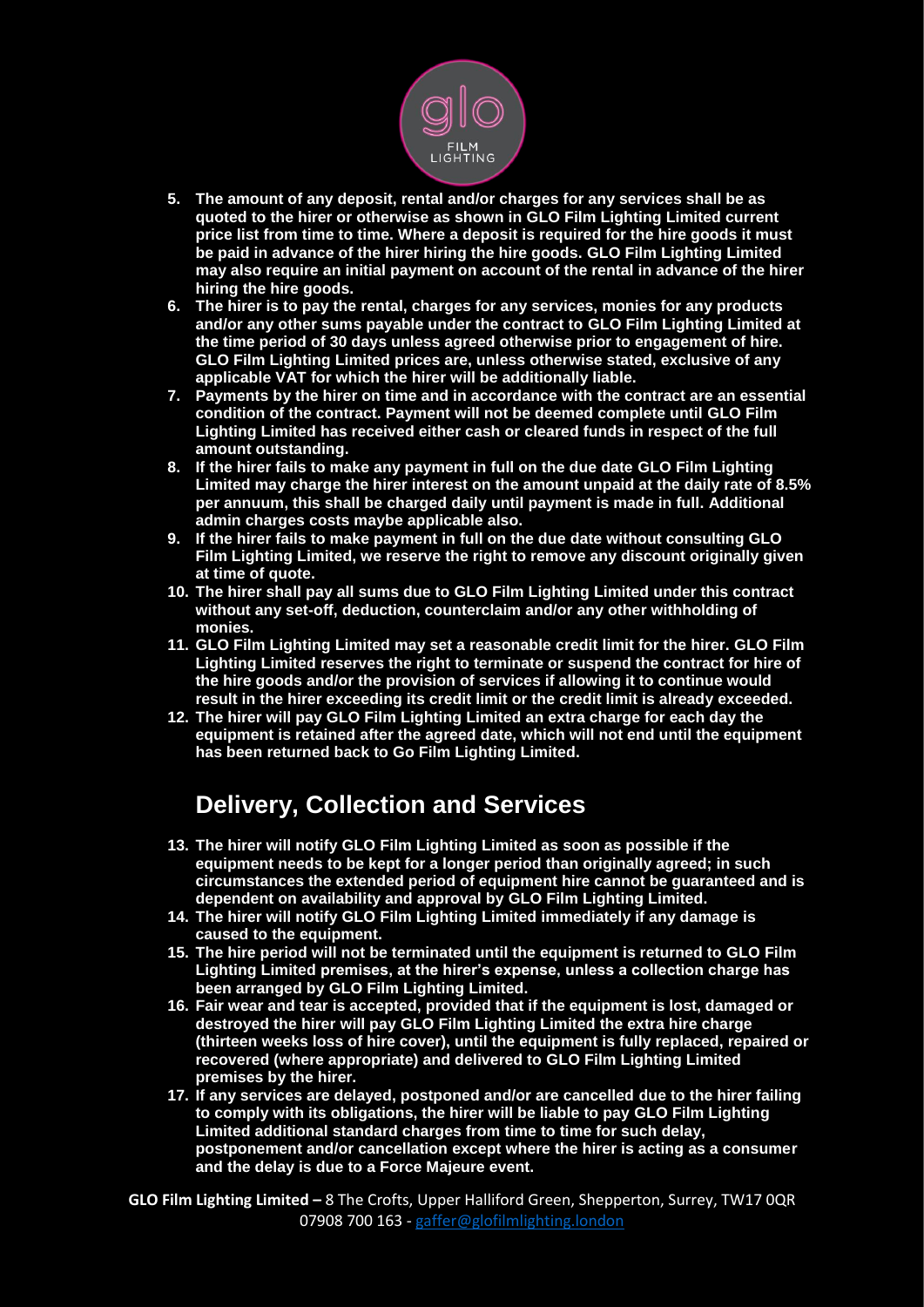

- **18. The equipment is supplied to the hirer at the hirer's risk in all respects. This may include unforeseen events during delivery including transportation and delivery failure. If being delivered, in the event of equipment failing to arrive at an agreed time to a hirer, GLO Film Lighting Limited will endeavour to re-arrange all of the hire period to an appropriate time and date.**
- **19. The company director of GLO Film Lighting Limited holds the right for any company worker to enter upon any premises on which equipment is believed to be kept, for the purpose of recovery of equipment. At the end of the termination date, the hirer shall compensate GLO Film Lighting Limited for any cost of having to recover equipment in this way including lost revenue.**
- **20. The conditions are taken as accepted, on collection from or delivery by GLO Film Lighting Limited.**
- **21. GLO Film Lighting Limited is responsible for the repair and maintenance of their equipment and ensuring that all equipment is hired out in good working order and this is acknowledged without charge to the hirer provided that such maintenance has not occurred by misuse or damage whether accidental or otherwise.**
- **22. Mileage will be charged by the mile from collection or leaving of business address until returned to business address. This will be charged at £1 per mile.**
- **23. ULEZ Fees will be payable by Hirer were applicable**
- **24. Congestion charge, Dart charge will be payable by hirer if driver deems it necessary to use these zones while working under the hirer's engagement.**
- **25. All consumables will be charged as used unless agreed in writing before engagement.**
- **26. Cost for receiving and returning kit (i) Freelance drivers time will be charged at the drivers agreed overtime rate of the agreed daily rate to and from and location by driver unless agreed otherwise. This will be bookable by the driver themselves not as part of kit hire.**

**or**

**(ii) A delivery and or collection charge is applicable if agreed prior to engagement by hirer and Glo Film Lighting.** 

**27. The production is liable for any driving charges, penalties, fines for all freelance drivers. For employees of GLO Film Lighting the hirer are liable for and penalties or fines if received in the need of the job.**

## **Liability and Insurance**

- 28. **The hirer will inform GLO Film Lighting Limited of any actions being taken against the company, the director or any employee/s (actions such as injury claims).**
- 29. **Any equipment left within GLO Film Lighting Limited offices, either on hold or for repairs not collected within three months will be disposed.**
- 30. **GLO Film Lighting Limited supplies equipment materials and special services in circumstances where it is customary for such essentials to be supplied at the hirer's risk and where the hirer is required to provide insurance cover.**
- 31. **By the hirer placing an order via phone or email the hirer constitutes a business transaction, thus creating an agreement into which both parties are freely entering.**
- 32. **Any advice issued instruction, guidance or statement in connection with or relation to the use and application of any equipment/materials or services supplied by GLO Film Lighting Limited or direct staff, technical staff or customary agents, is given only on the condition that GLO Film Lighting Limited shall in no circumstances be liable for any loss or damage of any kind.**
- 33. **The agreement between GLO Film Lighting Limited and the hirer relies solely on the terms of these conditions and no representation or otherwise shall bind GLO Film Lighting Limited and no statement from any representative of GLO Film**

**GLO Film Lighting Limited –** 8 The Crofts, Upper Halliford Green, Shepperton, Surrey, TW17 0QR 07908 700 163 - [gaffer@glofilmlighting.london](mailto:gaffer@glofilmlighting.london)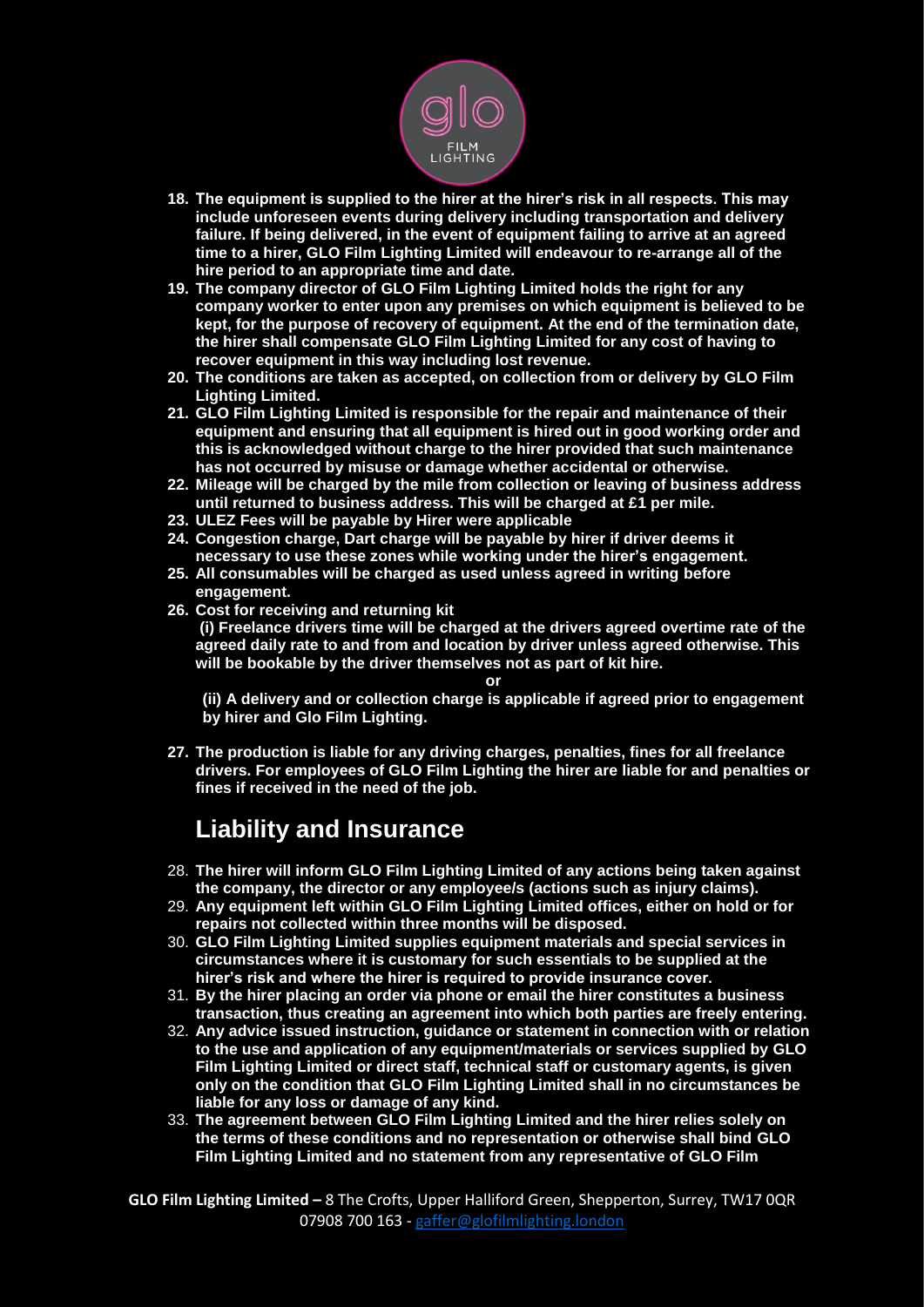

**Lighting Limited shall vary these conditions unless a representative statement is made in writing and signed by the director of GLO Film Lighting Limited.**

34. **GLO Film Lighting Limited will endeavour to supply the hirer with replacement equipment if at any time during the hire period the equipment cannot be effectively repaired or maintained as a result of any mechanical or electrical fault. GLO Film Lighting Limited liability in this respect shall be subject to availability of replacement of such equipment.** 

**GLO Film Lighting Limited shall not be liable for interruption or cancellation of work (filming/production or otherwise) if it fails to secure and supply replacement equipment of any sort. For replacement equipment due to the above reason a notification via email must be received, where possible, before the equipment can be released.** 

**Equipment will be delivered to the original address at time of booking unless an alternative delivery arrangement is agreed between GLO Film Lighting Limited management and the hirer either by phone, email.**

- **35. Insurance cover: The hirer undertakes responsibility for insuring all hired goods/equipment against "all risks" to full replacement value. Any loss or damage to the equipment is to be reimbursed to GLO Film Lighting Limited by the hirer to the full replacement value thereof. The hirer must have self-arranged insurance cover, a copy of the insurance cover note is required before collecting/engaging in hire of equipment from GLO Film Lighting Limited and MUST show 'HIRED IN GOODS VALUE' in the document. Insurance for sixteen weeks loss of hire, or up to and including the day of replacement equipment is received by GLO Film Lighting Limited for any damaged equipment in need of replacement, must also be secured.**
- **36. Cost for damage to any vehicles will be at the hirer's liability, if an accident is involving a second or more vehicles and requires going through GLO Film Lighting insurers the hirer will be liable for the first £1500 of repairs/excess.**
	- **(i) This is applicable when vehicles are driven by freelancers.**
	- **(ii) This is applicable if a GLO Film Lighting driver is driving at the request or need of production in any unsafe or restricted area.**
- **37. It is the responsibility of the hirer to qualify and ensure all freelancers drivers are over 25, have held a full UK Licence for a minimum of 2 years and must not exceed more than 6 points on their licence.**
- **38. For any lost or stolen goods/equipment is being claimed for against hirer should be clearly documented to producer/production with all available relevant information within 7 days of end of engagement of hire. Once this has been done hirer or insurers have 30 days to settle claim.**
- 39. **The hirer understands that insurance arranged by them to cover equipment hired from GLO Film Lighting Limited will be liable for the periods of delivery and return of any equipment. This includes equipment delivered and returned by staff of GLO Film Lighting Limited by any means of transport. The hirer's insurance will always be liable as soon as the equipment has left GLO Film Lighting Limited premises, until the hire kit is fully returned to GLO Film Lighting Limited premises.**
- 40. **The hirer understands both GLO Film Lighting Limited insurance, and other thirdparty insurance where applicable shall not fully cover the event of equipment stolen from an unattended car/other vehicle.**
- 41. **It is important that all hirer's and their insurers read GLO Film Lighting Limited terms and conditions, available upon request, as awareness of liabilities of the company or indemnity for the hirer may apply.**
- 42. **GLO Film Lighting Limited total liability to the hirer under and/or arising in relation to any contract shall not exceed five times the amount of the rental and charges for services (if any) under that contract or the sum of £1,000 whichever is the higher. To the extent that any liability of GLO Film Lighting Limited to the hirer would be met by any insurance covering GLO Film Lighting Limited, then the liability of GLO**